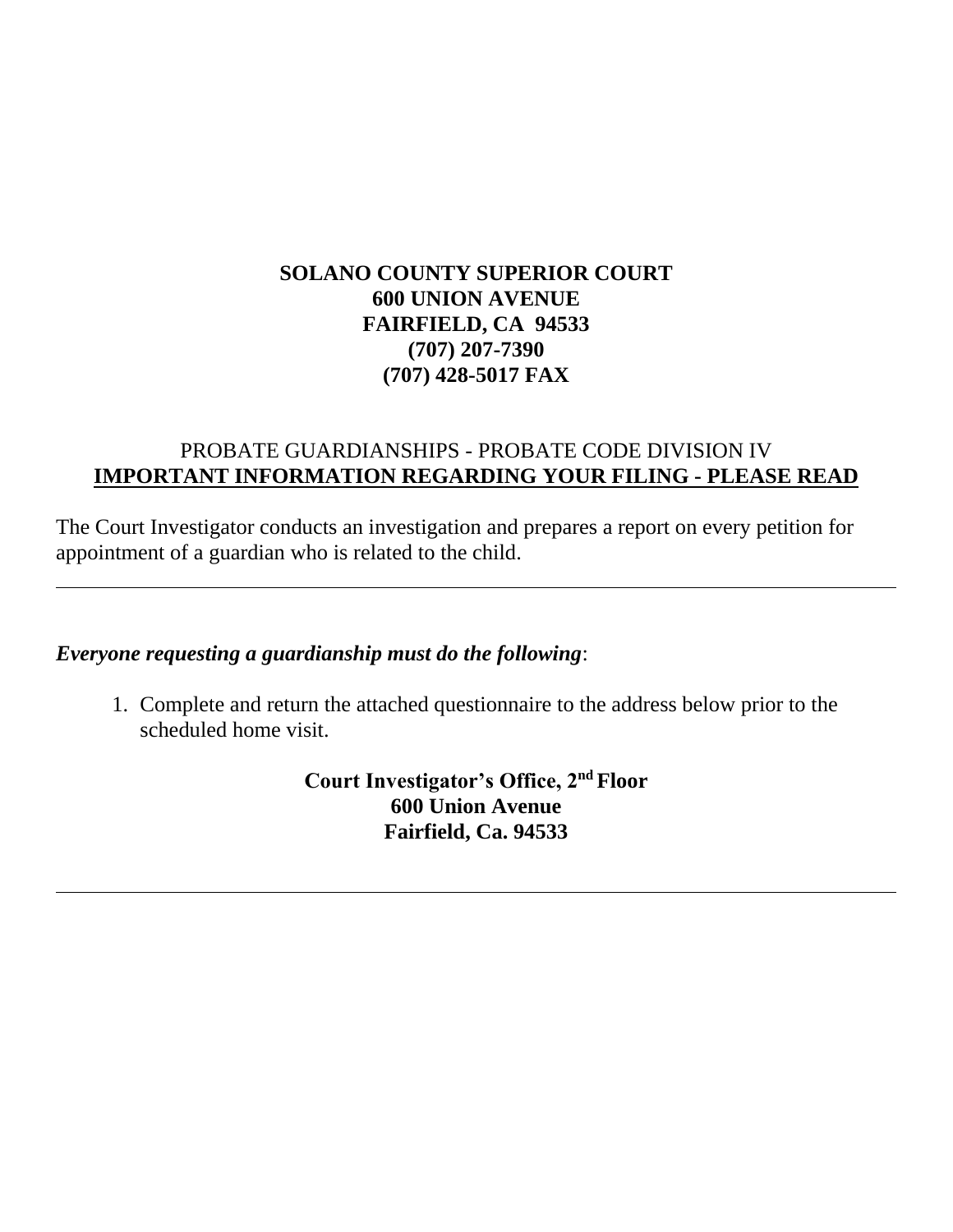## **PROPOSED GUARDIAN'S QUESTIONNAIRE INSTRUCTIONS**

# **Please read these instructions carefully. If there is to be more than one guardian, each guardian must complete a separate copy of the questionnaire.**

All proposed guardians are required to complete this questionnaire. If you are a relative, return it to the Court Investigator's Office. The information you provide will be used to prepare the report to the judge on your suitability as a guardian.

Each guardian is expected to answer all questions honestly. On the last page you are required to sign the form and declare, under penalty of perjury, that all the information you have provided is true and correct.

When completing this form please keep in mind that the term "proposed guardian" refers to the person who wants to become the guardian. The term "proposed ward" or "ward" refers to the child you are asking to become the guardian for. The term "petitioner" refers to the person who signed the petition asking the court to appoint a guardian.

If you are asking to be appointed **solely as guardian of the estate**, a telephone interview will be conducted by the court investigator.

If you are asking to be appointed as guardian of the person (or person *and* estate), a home visit is required. *Everyone who lives in the home must be accounted for during the home visit.*After this form is received, a court investigator will contact you to make an appointment. If the form is not received promptly, your court hearing may be delayed up to 3 months.

There is a fee for the Court Investigation. It is currently \$450.00 for an Uncontested Guardianship and \$550.00 for a Contested Guardianship. The fee can be paid from the estate of the ward, if there is one, or by the proposed guardian. In Contested matters, the fee of \$100.00 will be paid by the objecting party. The fee may be waived under certain circumstances based on financial inability to pay. To obtain this waiver, you must file an Application for Waiver of Court Fees and Costs through the Clerk's Office. In some cases you may make arrangements for monthly payments through the Court Investigator's Office.

Please keep in mind:

- 1. ALL QUESTIONS MUST BE ANSWERED.
- 2. IF YOU NEED ASSISTANCE IN FILLING OUT THIS QUESTIONNAIRE, PLEASE CALL THE COURT INVESTIGATOR'S OFFICE (707) 207-7390.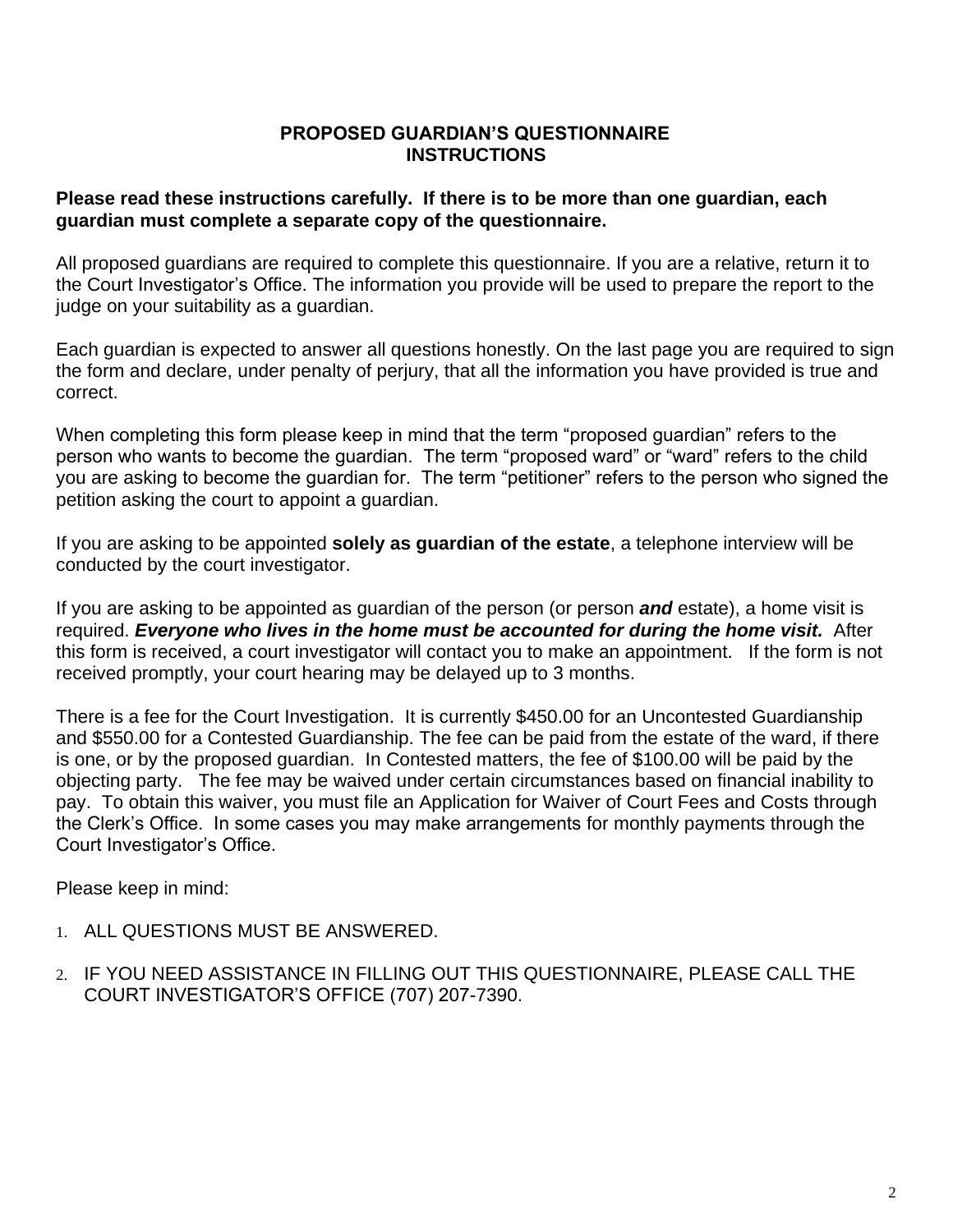#### **PROPOSED GUARDIAN'S QUESTIONNAIRE**

*YOU MUST ANSWER ALL QUESTIONS. (Write in "n/a" if a question does not apply to your situation.)*

**CASE NO. HEARING DATE:** 

#### **CHILD(REN) NEEDING GUARDIAN:**

| <b>NAME</b> | <b>DATE OF BIRTH</b> |
|-------------|----------------------|
| 1<br>. .    |                      |
| 2.          |                      |
| 3.          |                      |

More children listed on back. *(Note: Child needing guardian is also called "proposed ward.")*

### **NAME(S) OF PROPOSED GUARDIAN(S) \_\_\_\_\_\_\_\_\_\_\_\_\_\_\_\_\_\_\_\_\_\_\_\_\_\_\_\_\_\_\_\_\_\_\_\_\_\_\_\_\_\_\_\_\_\_\_\_\_\_\_\_\_**

Will you or anyone else in the home require an interpreter? YES NO Language:\_\_\_\_\_\_\_\_\_\_\_\_\_\_\_\_\_\_

### **SECTION I**

**SOCIAL HISTORY OF PROPOSED GUARDIAN** (Probate Code 1513(a)(1)): (This information is about the person who wants to be guardian. Please complete a separate questionnaire for each proposed guardian.)

| Do you have a criminal history, including any arrests? Yes $\Box$ No $\Box$<br>Note: The Court Investigator will conduct a criminal background check. |                                                                                                                |  |  |  |  |  |  |  |  |  |  |
|-------------------------------------------------------------------------------------------------------------------------------------------------------|----------------------------------------------------------------------------------------------------------------|--|--|--|--|--|--|--|--|--|--|
| Are you IMarried I Widowed I Single I Separated I Divorced                                                                                            |                                                                                                                |  |  |  |  |  |  |  |  |  |  |
|                                                                                                                                                       | If married or separated, what is the name of your spouse? __________________________Date of marriage: ________ |  |  |  |  |  |  |  |  |  |  |
|                                                                                                                                                       | Were you previously married or living with someone in a long-term, live-in relationship? $\Box$ Yes $\Box$ No  |  |  |  |  |  |  |  |  |  |  |
|                                                                                                                                                       | If yes, provide name(s) of "Ex," date of event (divorce, separation or death) that ended the relationship.     |  |  |  |  |  |  |  |  |  |  |
| <b>NAME</b>                                                                                                                                           | DATE (of death, divorce, separation)                                                                           |  |  |  |  |  |  |  |  |  |  |
| <b>NAME</b>                                                                                                                                           | <b>DATE</b>                                                                                                    |  |  |  |  |  |  |  |  |  |  |

List **your** children (even if they are adults and not living with you. Also provide their date of birth, address, and whether they have ever been arrested/charged with a crime)

 $\overline{a}$ 

| <b>NAME</b> | BIRTH DATE   ADDRESS | ARRESTED?    |
|-------------|----------------------|--------------|
|             |                      | $DYES$ $DNO$ |
|             |                      | $DYES$ $DNO$ |
|             |                      | $DYES$ $DNO$ |
|             |                      | $DYES$ $DNO$ |
|             |                      | $DYES$ $DNO$ |
|             |                      |              |

 $\Box$  More children listed on back.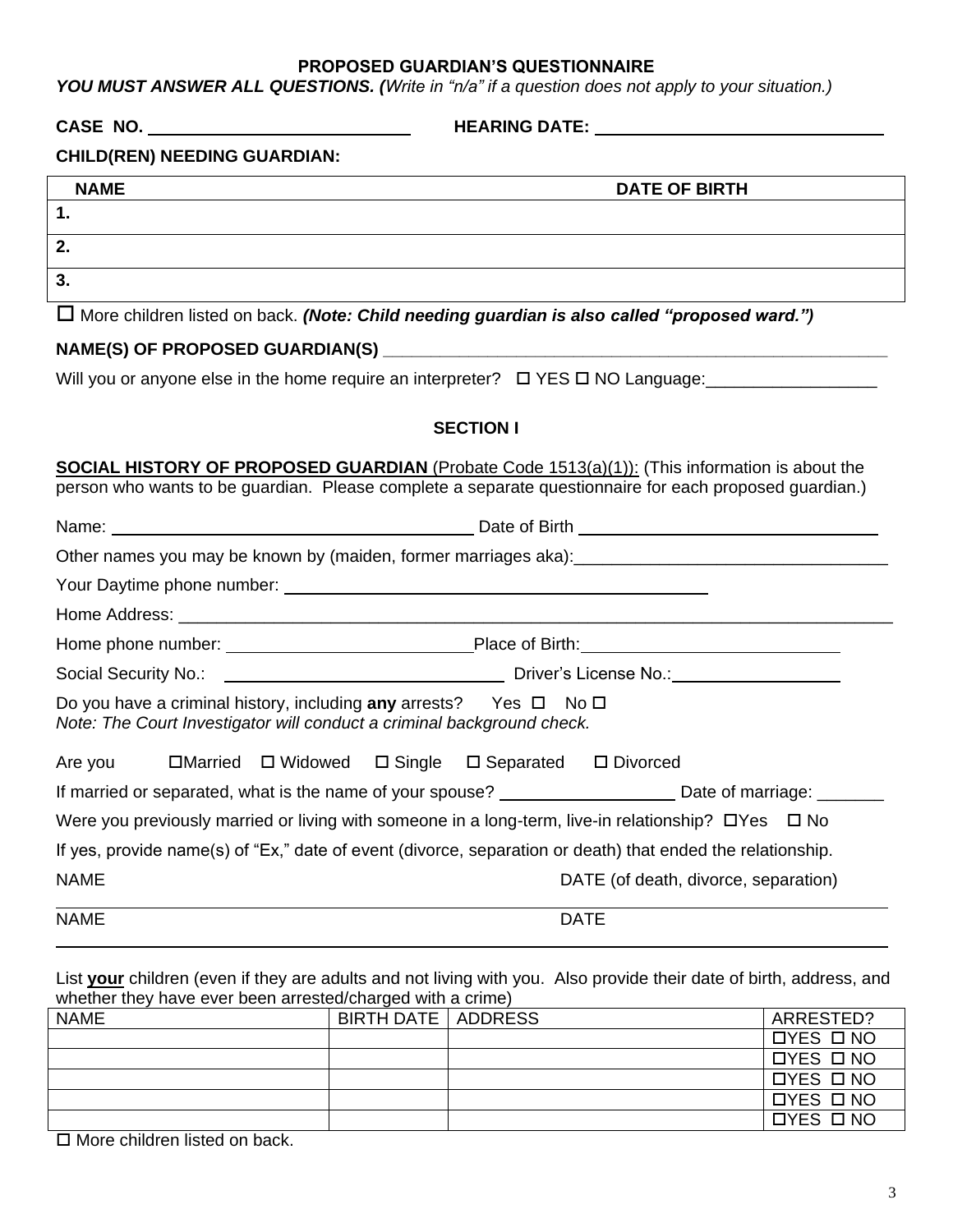| Has the police ever been called to your home? Explain: |  |
|--------------------------------------------------------|--|
|                                                        |  |

# **YOUR HEALTH CONDITION:** Please describe any current physical or mental health problems.

\_\_\_\_\_\_\_\_\_\_\_\_\_\_\_\_\_\_\_\_\_\_\_\_\_\_\_\_\_\_\_\_\_\_\_\_\_\_\_\_\_\_\_\_\_\_\_\_\_\_\_\_\_\_\_\_\_\_\_\_\_\_\_\_\_\_\_\_\_\_\_\_\_\_\_\_\_\_\_\_

\_\_\_\_\_\_\_\_\_\_\_\_\_\_\_\_\_\_\_\_\_\_\_\_\_\_\_\_\_\_\_\_\_\_\_\_\_\_\_\_\_\_\_\_\_\_\_\_\_\_\_\_\_\_\_\_\_\_\_\_\_\_\_\_\_\_\_\_\_\_\_\_\_\_\_\_\_\_\_\_

 

| Are you being treated by a doctor or other health care practitioner? OYES ONO                                                                                                |                                                                                                                |    |  |  |  |  |  |  |  |
|------------------------------------------------------------------------------------------------------------------------------------------------------------------------------|----------------------------------------------------------------------------------------------------------------|----|--|--|--|--|--|--|--|
| If yes, why? $\qquad \qquad$                                                                                                                                                 |                                                                                                                |    |  |  |  |  |  |  |  |
|                                                                                                                                                                              | Please list any medications you are currently taking and state what they are for _____________________________ |    |  |  |  |  |  |  |  |
| Have you ever been in counseling? DYES D NO                                                                                                                                  |                                                                                                                |    |  |  |  |  |  |  |  |
| If yes, reason for counseling: $\Box$ Drugs $\Box$ Alcohol $\Box$ Grief $\Box$ Domestic Violence $\Box$ Other                                                                |                                                                                                                |    |  |  |  |  |  |  |  |
|                                                                                                                                                                              |                                                                                                                |    |  |  |  |  |  |  |  |
|                                                                                                                                                                              |                                                                                                                |    |  |  |  |  |  |  |  |
|                                                                                                                                                                              |                                                                                                                |    |  |  |  |  |  |  |  |
| <b>EDUCATIONAL HISTORY:</b>                                                                                                                                                  |                                                                                                                |    |  |  |  |  |  |  |  |
| Did you complete high school?______ college: ________                                                                                                                        |                                                                                                                |    |  |  |  |  |  |  |  |
|                                                                                                                                                                              |                                                                                                                |    |  |  |  |  |  |  |  |
|                                                                                                                                                                              |                                                                                                                |    |  |  |  |  |  |  |  |
|                                                                                                                                                                              |                                                                                                                |    |  |  |  |  |  |  |  |
| <u> MILITARY HISTORY:</u>                                                                                                                                                    |                                                                                                                |    |  |  |  |  |  |  |  |
| Branch of Service: __________________________Date Entered: ________ Date Discharged: _______________                                                                         |                                                                                                                |    |  |  |  |  |  |  |  |
| Type of Discharge: $\Box$ Honorable $\Box$ General $\Box$ Good of Service $\Box$ Dishonorable                                                                                |                                                                                                                |    |  |  |  |  |  |  |  |
| <b>EMPLOYMENT:</b>                                                                                                                                                           |                                                                                                                |    |  |  |  |  |  |  |  |
| Are you employed? □ YES □ NO                                                                                                                                                 |                                                                                                                |    |  |  |  |  |  |  |  |
|                                                                                                                                                                              |                                                                                                                |    |  |  |  |  |  |  |  |
|                                                                                                                                                                              |                                                                                                                |    |  |  |  |  |  |  |  |
| Responsibilities/duties:                                                                                                                                                     |                                                                                                                |    |  |  |  |  |  |  |  |
| Are you retired or have you been at your current employment for less than five years? $\Box$ YES $\Box$ NO<br>If yes, please list your work history for the past five years: |                                                                                                                |    |  |  |  |  |  |  |  |
| Name of Employer                                                                                                                                                             | <b>Employed From</b>                                                                                           | To |  |  |  |  |  |  |  |
| Name of Employer                                                                                                                                                             | <b>Employed From</b>                                                                                           | To |  |  |  |  |  |  |  |
| Name of Employer                                                                                                                                                             | <b>Employed From</b>                                                                                           | To |  |  |  |  |  |  |  |
| Name of Employer                                                                                                                                                             | <b>Employed From</b>                                                                                           | To |  |  |  |  |  |  |  |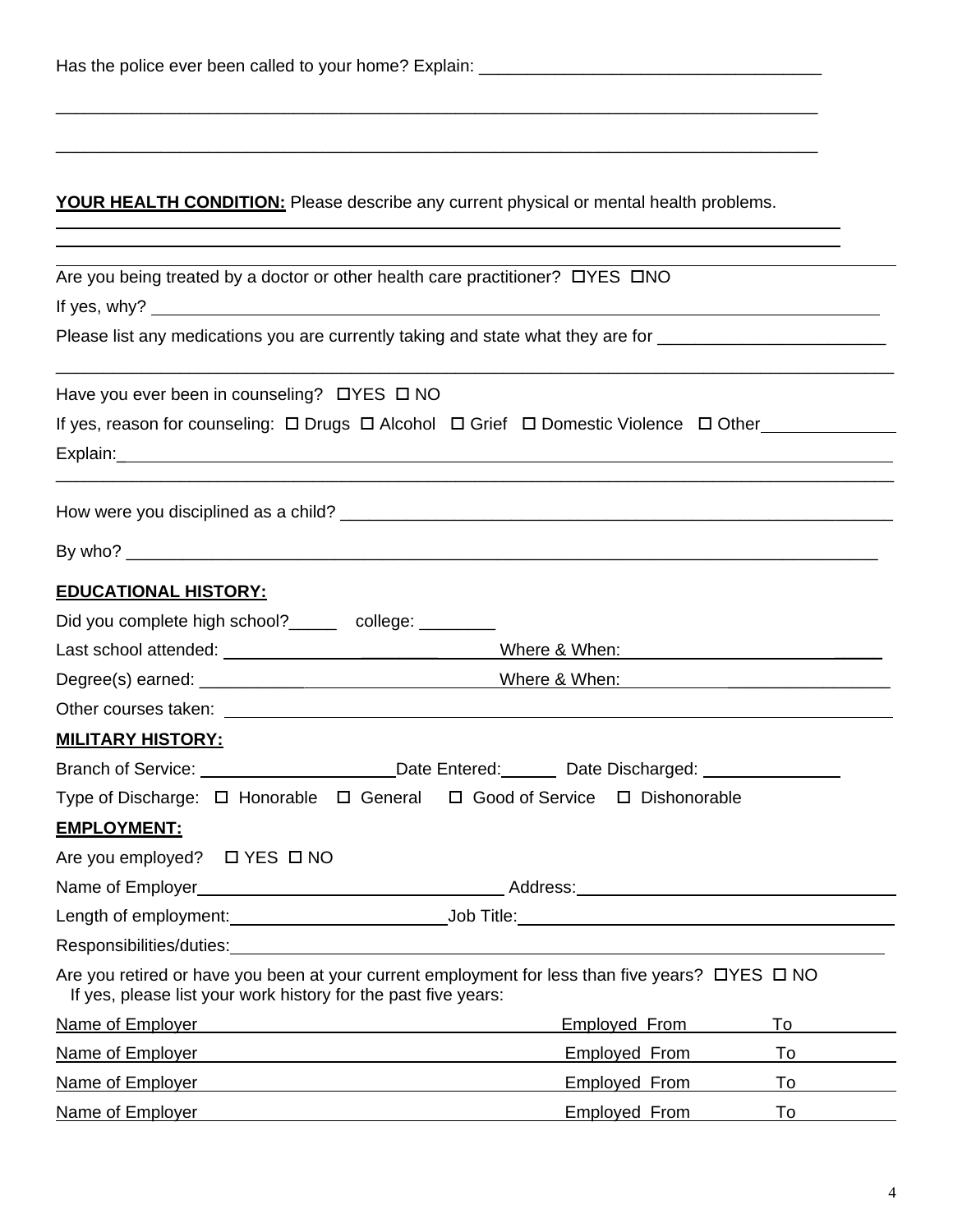## **PROPOSED GUARDIAN'S FINANCIAL INFORMATION:**

| Income:                                                                                                                                              |                       |                                                                                              |              |                                                                                                        |
|------------------------------------------------------------------------------------------------------------------------------------------------------|-----------------------|----------------------------------------------------------------------------------------------|--------------|--------------------------------------------------------------------------------------------------------|
| Other monthly income:<br>Welfare<br>SSI<br>Unemployment<br>Spousal/Child Support<br>Investments<br>Total Monthly Income \$                           | Amount                | $\frac{1}{2}$<br>$\frac{1}{2}$<br>$\begin{array}{c c} \uparrow \end{array}$<br>$\frac{1}{2}$ |              |                                                                                                        |
| Does anyone else contribute money to the household? $\Box$ YES $\Box$ NO                                                                             |                       |                                                                                              |              |                                                                                                        |
|                                                                                                                                                      |                       |                                                                                              |              |                                                                                                        |
|                                                                                                                                                      |                       |                                                                                              |              | Does anyone else contribute money for the support of the child(ren) needing the guardianship? OYES ONO |
|                                                                                                                                                      |                       |                                                                                              |              |                                                                                                        |
| <b>Your financial Resources</b><br>Checking Accounts Balance \$<br>Savings Accounts Balance \$<br>Other Investments Value \$<br><b>Expenses:</b>     |                       |                                                                                              |              |                                                                                                        |
|                                                                                                                                                      |                       |                                                                                              |              |                                                                                                        |
| Rent \$ _____________/month Mortgage \$ ________________/month                                                                                       |                       |                                                                                              |              |                                                                                                        |
|                                                                                                                                                      |                       |                                                                                              |              | Credit Card Debts/Car Payment/other regular monthly payments \$                                        |
|                                                                                                                                                      |                       |                                                                                              |              | Total monthly expenses \$                                                                              |
| Are you financially able to support the child(ren)? $\Box$ YES                                                                                       |                       |                                                                                              | $\square$ NO |                                                                                                        |
| Have you applied for or, are you already receiving financial assistance for this child?                                                              | <b>YES</b>            | NO                                                                                           |              |                                                                                                        |
| Welfare<br><b>Social Security</b><br>Medi-Cal<br><b>Child Support</b>                                                                                | □<br>□<br>□<br>$\Box$ | □<br>□<br>□<br>□                                                                             |              | Amount \$_____________________<br>Amount \$_____________________<br>Amount \$_____________________     |
| Is someone else, such as a parent, receiving the above benefits for the child(ren)?<br><b>DUNKNOWN</b><br>Who:<br><u> 1999 - Jan Barat, prima po</u> | $\square$ YES         | $\square$ NO                                                                                 |              |                                                                                                        |

## **REFERENCES:**

Please list **three references** who have known you **at least five years and who are friends, not relatives**. Give complete name, complete address, including zip codes and daytime phone numbers. Please notify them that we will be contacting them by letter or telephone.

| where the trill be contracting within by follow or tolopholic. |                |                   |  |  |  |  |  |  |
|----------------------------------------------------------------|----------------|-------------------|--|--|--|--|--|--|
| <b>NAME</b>                                                    | <b>ADDRESS</b> | DAYTIME TELEPHONE |  |  |  |  |  |  |
|                                                                |                |                   |  |  |  |  |  |  |
|                                                                |                |                   |  |  |  |  |  |  |
|                                                                |                |                   |  |  |  |  |  |  |

If you cannot provide 3 non-relative references, please explain: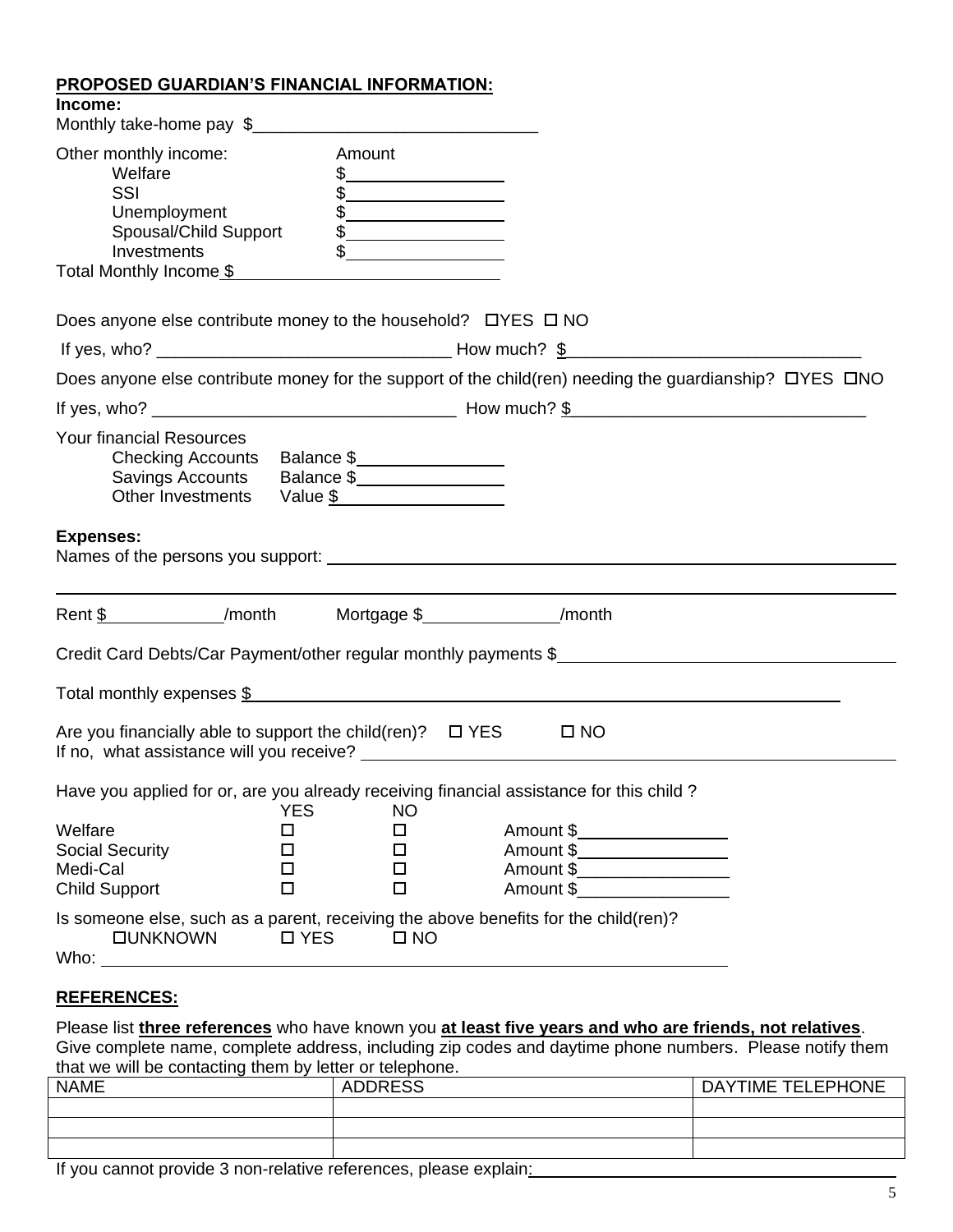#### **HOBBIES:**

 $\overline{a}$ 

 $\overline{a}$  $\overline{a}$ 

Please describe any hobbies or activities you enjoy in your spare time:

Anything else about you that relates to your ability to be a guardian:

#### **SECTION II**

\_\_\_\_\_\_\_\_\_\_\_\_\_\_\_\_\_\_\_\_\_\_\_\_\_\_\_\_\_\_\_\_\_\_\_\_\_\_\_\_\_\_\_\_\_\_\_\_\_\_\_\_\_\_\_\_\_\_\_\_\_\_\_\_\_\_\_\_\_\_\_\_\_\_\_\_\_\_\_\_\_\_\_\_\_\_ \_\_\_\_\_\_\_\_\_\_\_\_\_\_\_\_\_\_\_\_\_\_\_\_\_\_\_\_\_\_\_\_\_\_\_\_\_\_\_\_\_\_\_\_\_\_\_\_\_\_\_\_\_\_\_\_\_\_\_\_\_\_\_\_\_\_\_\_\_\_\_\_\_\_\_\_\_\_\_\_\_\_\_\_\_\_ \_\_\_\_\_\_\_\_\_\_\_\_\_\_\_\_\_\_\_\_\_\_\_\_\_\_\_\_\_\_\_\_\_\_\_\_\_\_\_\_\_\_\_\_\_\_\_\_\_\_\_\_\_\_\_\_\_\_\_\_\_\_\_\_\_\_\_\_\_\_\_\_\_\_\_\_\_\_\_\_\_\_\_\_\_\_

 $\overline{a}$ 

#### **APPROPRIATENESS OF THE HOME ENVIRONMENT:**

 $\Box$ Single family home  $\Box$  Apartment/condominium Number of bedrooms \_\_\_\_\_\_ number of bathrooms \_\_\_\_\_\_ How long have you lived here?

Will ward have own room  $\Box$  YES  $\Box$  NO. If shared, with whom? Name:  $\Box$  age: age:

Do you have any guns or other weapons stored on the property?  $\Box$  YES  $\Box$  NO If yes, what type of weapon? \_\_\_\_\_\_\_\_\_\_\_\_\_\_\_\_\_\_\_\_\_\_\_\_\_\_\_Where and how stored? \_\_\_\_\_\_\_\_\_\_\_\_\_\_\_\_\_\_\_\_\_\_\_\_\_\_\_\_\_\_\_\_

Is there a swimming pool or hot tub? YES NO If Yes, where is it located? \_\_\_\_\_\_\_\_\_\_\_\_\_\_\_\_\_\_\_\_\_\_\_ Pets in the home:  $\blacksquare$ 

#### **OTHER CHILDREN IN THE HOME: (under 18 years of age)**

| Name | <b>Birth date</b> | <b>School Attending</b> | Relation to guardian |
|------|-------------------|-------------------------|----------------------|
|      |                   |                         |                      |
|      |                   |                         |                      |
|      |                   |                         |                      |
|      |                   |                         |                      |

#### **OTHER ADULTS IN THE HOME: (18 and over)**

| Name | Birth date | Social Security # | Employer/school | Relation to guardian |
|------|------------|-------------------|-----------------|----------------------|
|      |            |                   |                 |                      |
|      |            |                   |                 |                      |
|      |            |                   |                 |                      |

| Does any adult in the home have any problem that could affect the minor, for example, child abuse/molest, |                      |
|-----------------------------------------------------------------------------------------------------------|----------------------|
| criminal background, violent behavior, alcohol or drug problem?                                           | $\Box$ NO $\Box$ YES |
| Explain,                                                                                                  |                      |

|   |  |  |  |  | Does anyone in the home object to the guardianship? $\Box$ YES $\Box$ NO If yes, who?                                                                                                                                         |  |  |  |
|---|--|--|--|--|-------------------------------------------------------------------------------------------------------------------------------------------------------------------------------------------------------------------------------|--|--|--|
| . |  |  |  |  | . The contract of the contract of the contract of the contract of the contract of the contract of the contract of the contract of the contract of the contract of the contract of the contract of the contract of the contrac |  |  |  |

 $\overline{a}$  $\overline{a}$ 

How do other family members feel about having proposed ward(s) in the home?

 $\overline{a}$ 

 $\overline{a}$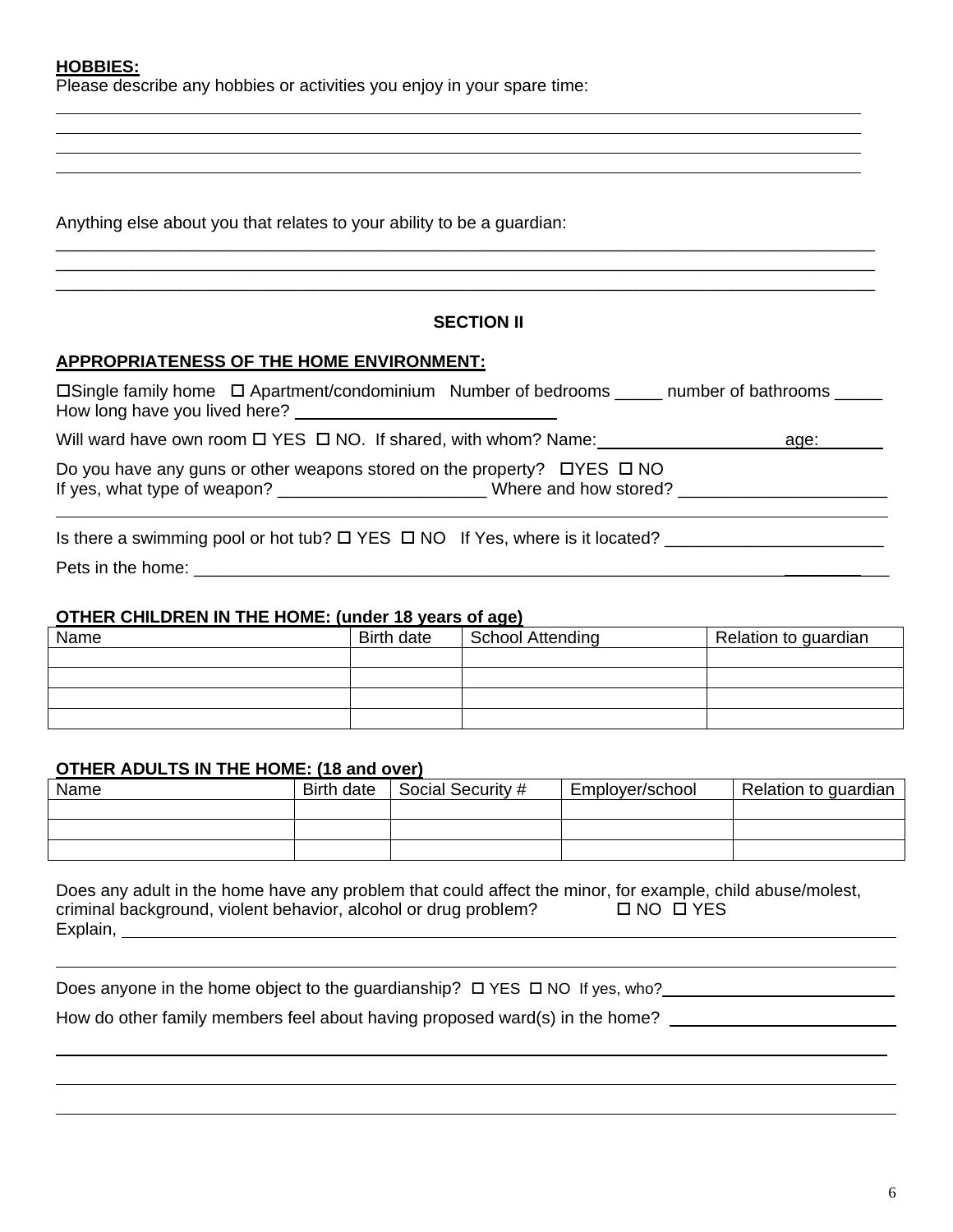# **SECTION III**

# **SOCIAL HISTORY OF THE PROPOSED WARD(S):**

Please complete the following about the child(ren) needing a guardian:

| Name |                                                                                                                                                                                                                                | Sex          | Date of Birth   | Place of Birth                         | Social Security # |
|------|--------------------------------------------------------------------------------------------------------------------------------------------------------------------------------------------------------------------------------|--------------|-----------------|----------------------------------------|-------------------|
|      |                                                                                                                                                                                                                                |              |                 |                                        |                   |
|      |                                                                                                                                                                                                                                |              |                 |                                        |                   |
|      |                                                                                                                                                                                                                                |              |                 |                                        |                   |
|      | $\Box$ More listed on back                                                                                                                                                                                                     |              |                 |                                        |                   |
| 1.   | Has the child(ren) been involved with the Juvenile Court? $\Box$ YES $\Box$ NO $\Box$ DON'T KNOW                                                                                                                               |              |                 |                                        |                   |
| 2.   | Does the child(ren) have a Social Worker?                                                                                                                                                                                      |              |                 | $\Box$ YES $\Box$ NO $\Box$ DON'T KNOW |                   |
|      |                                                                                                                                                                                                                                |              |                 |                                        |                   |
| 3.   | Is the child subject to any existing legal custody orders?<br>$\Box$ YES $\Box$ NO $\Box$ DON'T KNOW                                                                                                                           |              |                 |                                        |                   |
|      | If yes, type of order: $\Box$ guardianship $\Box$ divorce $\Box$ paternity $\Box$ juvenile court $\Box$ adoption proceedings.                                                                                                  |              |                 |                                        |                   |
|      |                                                                                                                                                                                                                                |              |                 |                                        |                   |
|      | and where the proceeding took place: (County)_________________________(State) ______________________                                                                                                                           |              |                 |                                        |                   |
| 4.   | Does someone object to this petition? $\Box$ YES                                                                                                                                                                               |              | $\square$ NO    |                                        |                   |
|      | Who? Who has a series of the series of the series of the series of the series of the series of the series of the series of the series of the series of the series of the series of the series of the series of the series of t |              |                 |                                        |                   |
| 5.   | Are you related to the child?                                                                                                                                                                                                  | □ YES        | $\square$ NO    |                                        |                   |
|      | If yes, are you related to the child's $\Box$ Mother                                                                                                                                                                           |              | $\Box$ Father   |                                        |                   |
|      | Related by:                                                                                                                                                                                                                    | $\Box$ Blood | $\Box$ Marriage |                                        |                   |
|      | How are you related? (for example: I am the child's mother's sister)<br>                                                                                                                                                       |              |                 |                                        |                   |
|      | If not related, how do you know the child? The contract of the contract of the contract of the contract of the child?                                                                                                          |              |                 |                                        |                   |
| 6.   |                                                                                                                                                                                                                                |              |                 |                                        |                   |
|      |                                                                                                                                                                                                                                |              |                 |                                        |                   |
|      |                                                                                                                                                                                                                                |              |                 |                                        |                   |
|      |                                                                                                                                                                                                                                |              |                 |                                        |                   |
|      |                                                                                                                                                                                                                                |              |                 |                                        |                   |
|      |                                                                                                                                                                                                                                |              |                 |                                        |                   |
| 7.   |                                                                                                                                                                                                                                |              |                 |                                        |                   |
|      |                                                                                                                                                                                                                                |              |                 |                                        |                   |
|      |                                                                                                                                                                                                                                |              |                 |                                        |                   |
|      |                                                                                                                                                                                                                                |              |                 |                                        |                   |
|      |                                                                                                                                                                                                                                |              |                 |                                        |                   |
|      |                                                                                                                                                                                                                                |              |                 |                                        |                   |
| 8.   | Please describe the child's adjustment to your home______________________________                                                                                                                                              |              |                 |                                        |                   |
|      |                                                                                                                                                                                                                                |              |                 |                                        |                   |
|      |                                                                                                                                                                                                                                |              |                 |                                        |                   |
| 9.   | Does the child have brothers and sisters?                                                                                                                                                                                      |              | <b>OYES ONO</b> |                                        |                   |
|      |                                                                                                                                                                                                                                |              |                 |                                        | 7                 |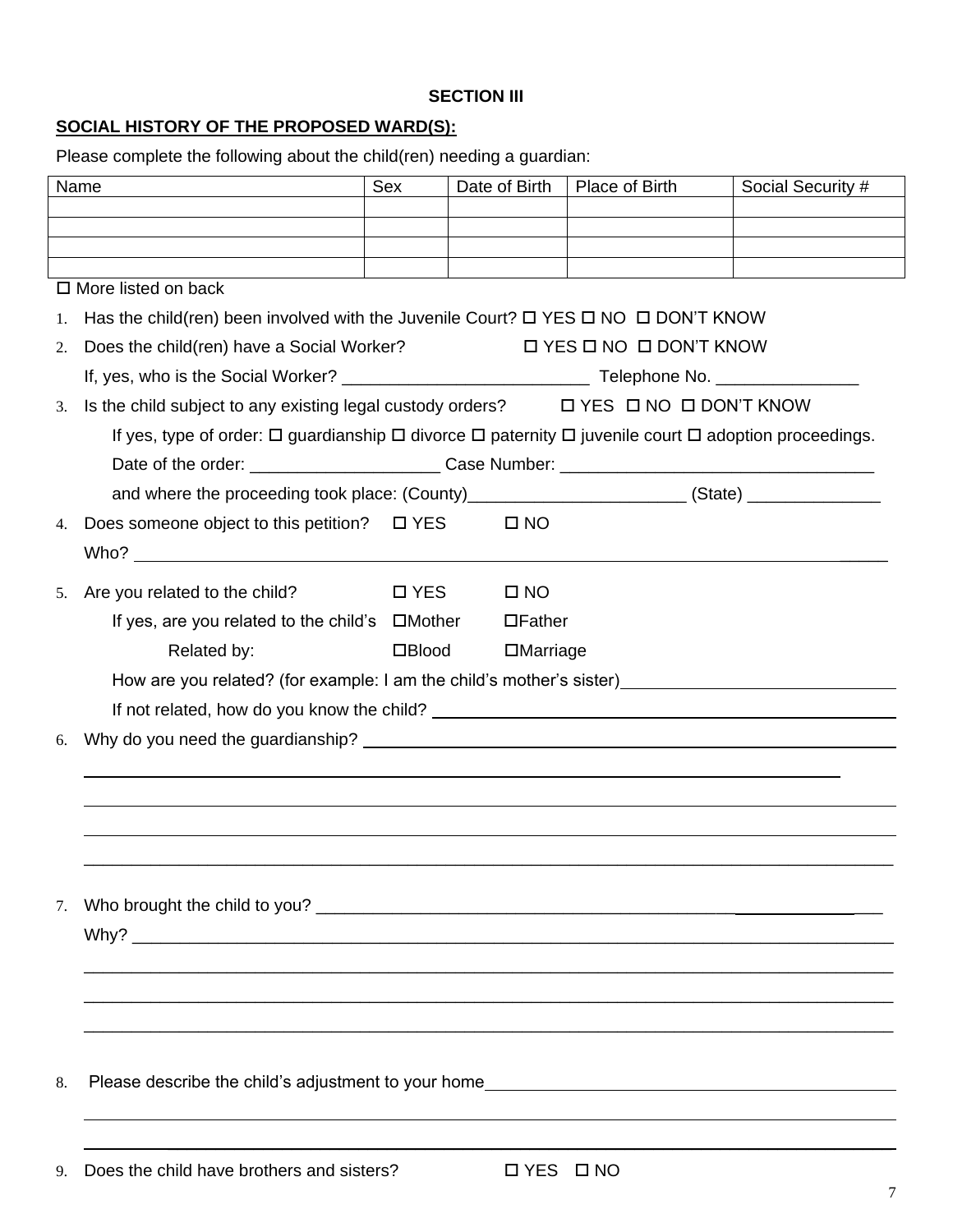Please provide names & ages of the brothers and sisters and name of person with whom they live:

| NAMES of child's brothers and sisters | <b>AGE</b> | WITH WHOM THEY LIVE |
|---------------------------------------|------------|---------------------|
|                                       |            |                     |
|                                       |            |                     |
|                                       |            |                     |
|                                       |            |                     |

10. Does the child visit his/her brothers and/or sisters?  $\Box$  YES  $\Box$  NO How often?

11. Are there any specific religious or cultural heritage, such as Native American ancestry, that would be a factor in future plans? \_\_\_\_\_\_\_\_\_\_\_\_\_\_\_\_\_\_\_\_\_\_\_\_\_\_\_\_\_\_\_\_\_\_\_\_\_\_\_\_\_\_\_\_\_\_\_\_\_\_\_\_\_\_\_\_\_\_\_\_\_\_\_\_\_\_

\_\_\_\_\_\_\_\_\_\_\_\_\_\_\_\_\_\_\_\_\_\_\_\_\_\_\_\_\_\_\_\_\_\_\_\_\_\_\_\_\_\_\_\_\_\_\_\_\_\_\_\_\_\_\_\_\_\_\_\_\_\_\_\_\_\_\_\_\_\_\_\_\_\_\_\_\_\_\_\_\_\_\_\_\_\_

12. Has the child(ren) been subjected to abuse, neglect, or abandonment?  $\Box$  UNKNOWN  $\Box$  YES  $\Box$  NO If yes, explain:

#### **SCHOOL AND/OR DAY CARE:**

 $\overline{a}$ 

 $\overline{a}$  $\overline{a}$ 

*Please contact the school or daycare and let them know we will be contacting them. Also, please attach a copy of the child's most recent report card to this questionnaire..*

| Name                                                                                                                                                                                                                                                                                                     | Director or Principal <b>Exercise Server Act 100 February</b> 2014              |  |  |
|----------------------------------------------------------------------------------------------------------------------------------------------------------------------------------------------------------------------------------------------------------------------------------------------------------|---------------------------------------------------------------------------------|--|--|
|                                                                                                                                                                                                                                                                                                          |                                                                                 |  |  |
|                                                                                                                                                                                                                                                                                                          |                                                                                 |  |  |
|                                                                                                                                                                                                                                                                                                          |                                                                                 |  |  |
|                                                                                                                                                                                                                                                                                                          |                                                                                 |  |  |
| How is the child doing in school? (Attach copy of recent report card.) [2001] [2002] [2002] [2003] [2003] [200                                                                                                                                                                                           |                                                                                 |  |  |
|                                                                                                                                                                                                                                                                                                          | Does the child have any problems with teachers or other children in school?<br> |  |  |
| What school and non-school activities does the child participate in? (school sports, scouting, dance, Little                                                                                                                                                                                             |                                                                                 |  |  |
| Does the child have any special educational needs? $\Box$ YES $\Box$ NO<br>Describe experimental and the contract of the contract of the contract of the contract of the contract of the contract of the contract of the contract of the contract of the contract of the contract of the contract of the |                                                                                 |  |  |
| Is the child receiving Special Education/Resource Services?  I YES INO                                                                                                                                                                                                                                   |                                                                                 |  |  |
| Is the child receiving services through the Regional Center?                                                                                                                                                                                                                                             | $\Box$ YES $\Box$ NO                                                            |  |  |
| <u>Case manager: example and control and control and control and control and control and control and control and control and control and control and control and control and control and control and control and control and con</u>                                                                     |                                                                                 |  |  |
| If the child has special needs, what are your plans to provide for these needs?                                                                                                                                                                                                                          |                                                                                 |  |  |
|                                                                                                                                                                                                                                                                                                          |                                                                                 |  |  |

 $\overline{a}$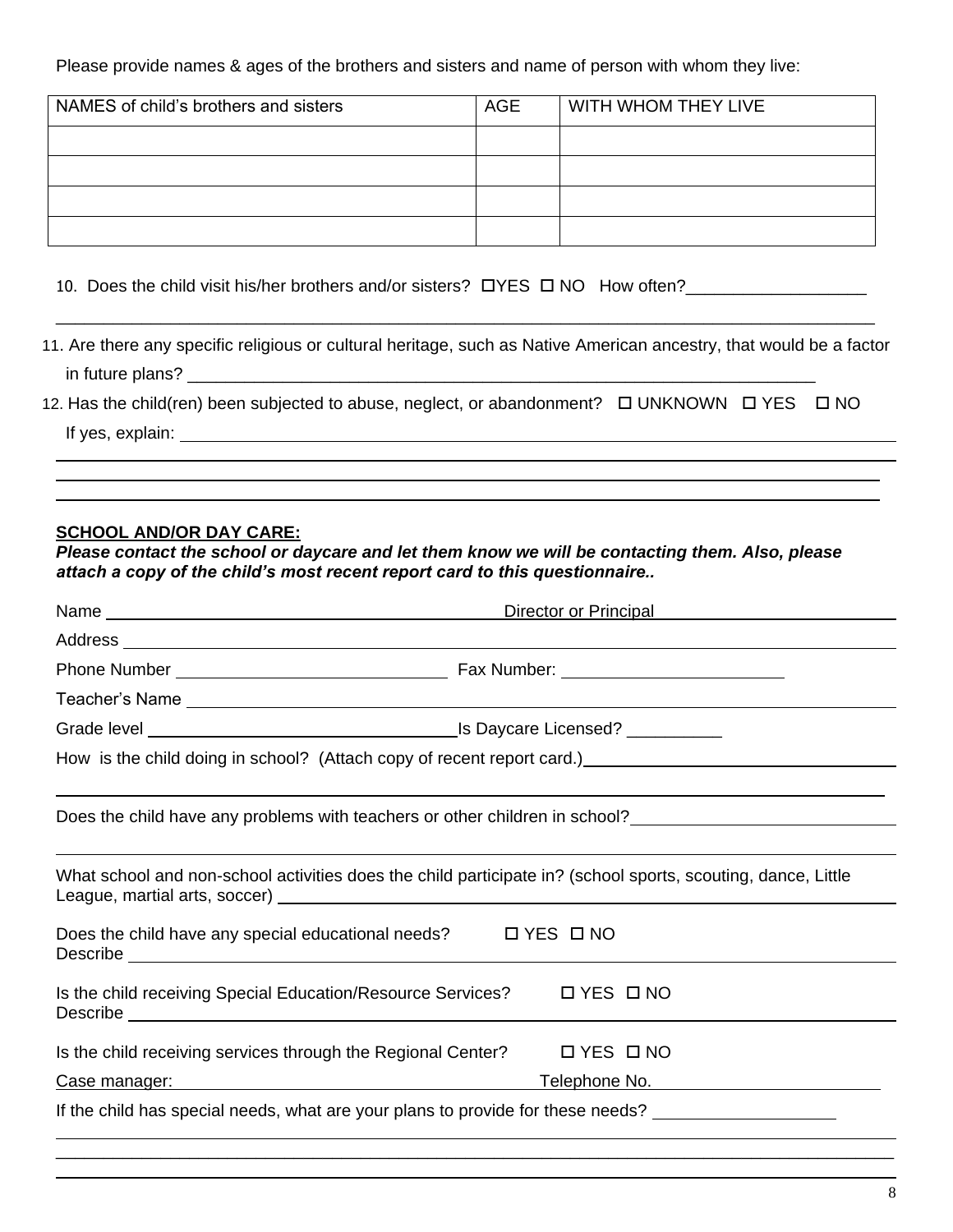#### **MEDICAL/HEALTH CARE:**

*(Please contact doctor/clinic to let them know we will be contacting them. Also, please attach a copy of the child's immunization record.)*

|                                                                     | Date of last appointment: <u>contract and contract and contract of the Formula</u> Contract of last appointment: |
|---------------------------------------------------------------------|------------------------------------------------------------------------------------------------------------------|
|                                                                     | Does the child have any medical problems, physical or developmental disabilities, etc.? $\Box$ YES $\Box$ NO     |
| Does the child take any prescribed medications? $\Box$ YES          | $\square$ NO                                                                                                     |
|                                                                     |                                                                                                                  |
|                                                                     | Does the child have any behavior, emotional or psychological problems? $\Box$ YES $\Box$ NO                      |
|                                                                     |                                                                                                                  |
| Has the child ever been hospitalized?<br><u> </u> YES <u>INO</u>    |                                                                                                                  |
| Has the child received counseling in the past? $\Box$ YES $\Box$ NO |                                                                                                                  |
|                                                                     |                                                                                                                  |
|                                                                     | Is the child still receiving counseling? $\square$ YES $\square$ NO If yes, how often?                           |
|                                                                     |                                                                                                                  |
|                                                                     |                                                                                                                  |
|                                                                     | Fax Number: ___________________                                                                                  |
| Let counselor know we will be contacting him/her.                   |                                                                                                                  |
|                                                                     | <b>SECTION IV</b>                                                                                                |
|                                                                     | <b>INFORMATION ABOUT THE NATURAL PARENTS OF PROPOSED WARD(S):</b>                                                |
|                                                                     | The Court Investigator may need to contact the parents so current information is needed.                         |
|                                                                     | Are the parents □ Married □ Separated □ Divorced □ Live together                                                 |
|                                                                     |                                                                                                                  |
|                                                                     |                                                                                                                  |
|                                                                     |                                                                                                                  |
|                                                                     | Is mother paying child support? $\Box$ YES $\Box$ NO $\Box$ DON'T KNOW Amount \$                                 |
|                                                                     |                                                                                                                  |
|                                                                     | Does the mother agree with the guardianship? $\Box$ YES $\Box$ NO $\Box$ DON'T KNOW                              |
|                                                                     |                                                                                                                  |
|                                                                     |                                                                                                                  |
| Date of Birth:                                                      | and the contract of the contract of the contract of death: the contract of death:                                |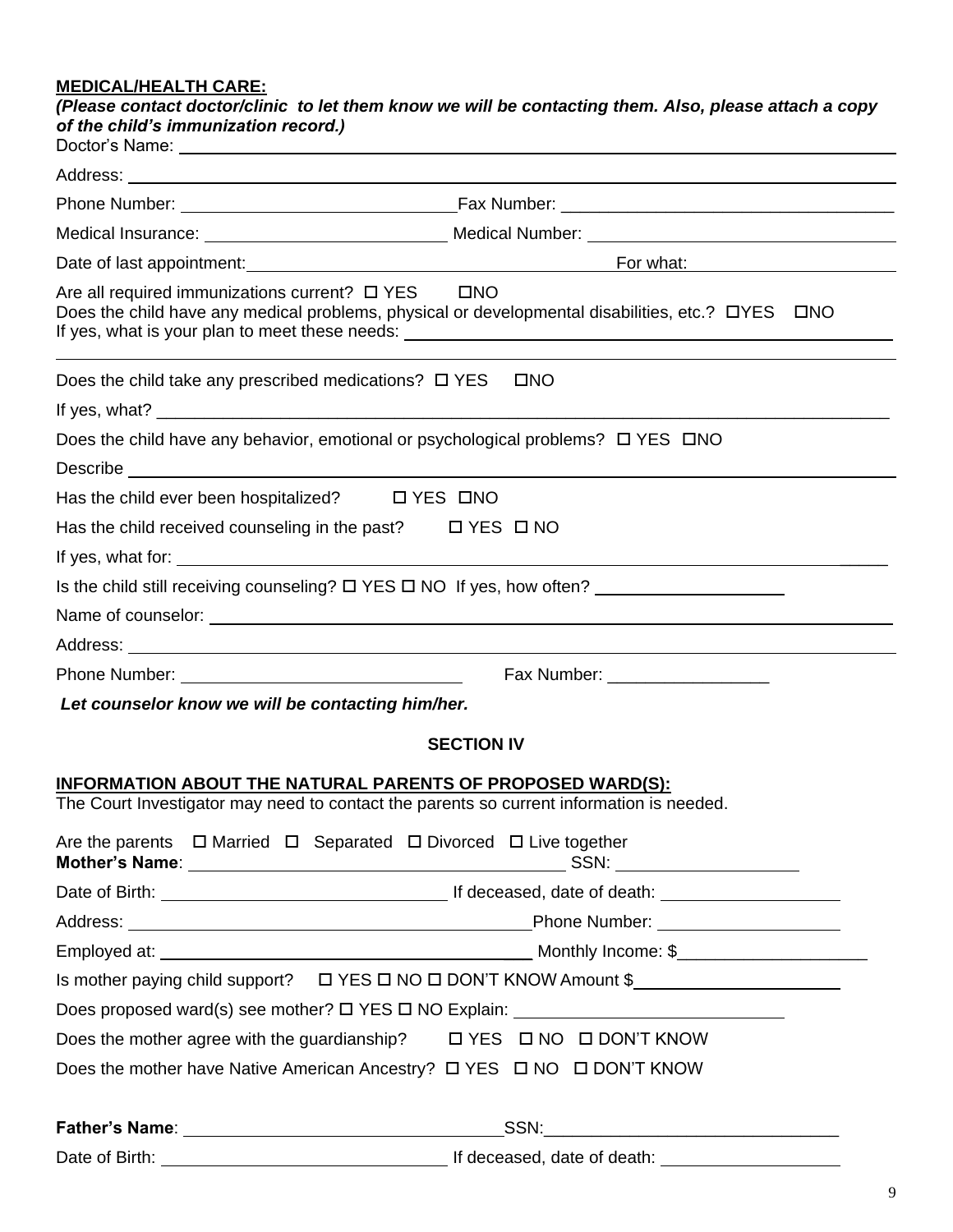| Does the proposed ward(s) see the father? $\Box$ YES $\Box$ NO                                                                                                                                                                                                                                                        |                                                                                                                                                                                                                                |  |  |
|-----------------------------------------------------------------------------------------------------------------------------------------------------------------------------------------------------------------------------------------------------------------------------------------------------------------------|--------------------------------------------------------------------------------------------------------------------------------------------------------------------------------------------------------------------------------|--|--|
|                                                                                                                                                                                                                                                                                                                       |                                                                                                                                                                                                                                |  |  |
| Does the father agree with the guardianship? $\Box$ YES $\Box$ NO $\Box$ DON'T KNOW                                                                                                                                                                                                                                   |                                                                                                                                                                                                                                |  |  |
|                                                                                                                                                                                                                                                                                                                       |                                                                                                                                                                                                                                |  |  |
| To your knowledge, are natural parents:                                                                                                                                                                                                                                                                               |                                                                                                                                                                                                                                |  |  |
| Involved in drugs? $\Box$ YES $\Box$ NO $\Box$ DON'T KNOW Which parent ___________________________________                                                                                                                                                                                                            |                                                                                                                                                                                                                                |  |  |
| In jail or prison? $\Box$ YES $\Box$ NO $\Box$ DON'T KNOW Which parent ?______________Where? ___________                                                                                                                                                                                                              |                                                                                                                                                                                                                                |  |  |
|                                                                                                                                                                                                                                                                                                                       |                                                                                                                                                                                                                                |  |  |
| <b>SECTION V - GUARDIANSHIP OF THE ESTATE</b>                                                                                                                                                                                                                                                                         |                                                                                                                                                                                                                                |  |  |
| COMPLETE THIS SECTION IF YOU WANT TO BE APPOINTED GUARDIAN OF THE ESTATE. IF NOT                                                                                                                                                                                                                                      |                                                                                                                                                                                                                                |  |  |
| <b>NEEDED, SKIP THIS SECTION AND CONTINUE ON TO THE NEXT PAGE</b><br>Where is the money or property coming from that the child will be receiving:                                                                                                                                                                     |                                                                                                                                                                                                                                |  |  |
| <b>Inheritance</b> - Attach a copy of the will <b>or</b> provide<br>$\Box$                                                                                                                                                                                                                                            |                                                                                                                                                                                                                                |  |  |
| Probate Case No. ____________________ Estate administered in (county)_____________(state) ______________                                                                                                                                                                                                              |                                                                                                                                                                                                                                |  |  |
| Child will be inheriting:                                                                                                                                                                                                                                                                                             |                                                                                                                                                                                                                                |  |  |
|                                                                                                                                                                                                                                                                                                                       |                                                                                                                                                                                                                                |  |  |
|                                                                                                                                                                                                                                                                                                                       | Value of minor's interest \$                                                                                                                                                                                                   |  |  |
| 口 Cash, \$ ______________________________Location _______________________________                                                                                                                                                                                                                                     |                                                                                                                                                                                                                                |  |  |
| □ Stock/Bonds \$ ______________________Location _________________________________                                                                                                                                                                                                                                     |                                                                                                                                                                                                                                |  |  |
|                                                                                                                                                                                                                                                                                                                       |                                                                                                                                                                                                                                |  |  |
|                                                                                                                                                                                                                                                                                                                       |                                                                                                                                                                                                                                |  |  |
| Value $\frac{1}{2}$ $\frac{1}{2}$ $\frac{1}{2}$ $\frac{1}{2}$ $\frac{1}{2}$ $\frac{1}{2}$ $\frac{1}{2}$ $\frac{1}{2}$ $\frac{1}{2}$ $\frac{1}{2}$ $\frac{1}{2}$ $\frac{1}{2}$ $\frac{1}{2}$ $\frac{1}{2}$ $\frac{1}{2}$ $\frac{1}{2}$ $\frac{1}{2}$ $\frac{1}{2}$ $\frac{1}{2}$ $\frac{1}{2}$ $\frac{1}{2}$ $\frac{1$ |                                                                                                                                                                                                                                |  |  |
| Gift from (Name) <b>Gift from 1999</b><br>$\Box$                                                                                                                                                                                                                                                                      | (relation) The Contract of the Contract of the Contract of the Contract of the Contract of the Contract of the Contract of the Contract of the Contract of the Contract of the Contract of the Contract of the Contract of the |  |  |
|                                                                                                                                                                                                                                                                                                                       |                                                                                                                                                                                                                                |  |  |
| <b>Personal Injury Settlement -</b><br>$\Box$<br>Case No. ____________________, in (county) _________________________, (state)______________________                                                                                                                                                                  |                                                                                                                                                                                                                                |  |  |
|                                                                                                                                                                                                                                                                                                                       |                                                                                                                                                                                                                                |  |  |
|                                                                                                                                                                                                                                                                                                                       |                                                                                                                                                                                                                                |  |  |
| What are your plans for managing the estate? (Money to be placed in a blocked bank account? investments?                                                                                                                                                                                                              |                                                                                                                                                                                                                                |  |  |
|                                                                                                                                                                                                                                                                                                                       |                                                                                                                                                                                                                                |  |  |
| Does the minor already have money in an individual or joint account? $\Box$ YES $\Box$ NO $\Box$ DON'T KNOW                                                                                                                                                                                                           |                                                                                                                                                                                                                                |  |  |
| Location: ________________________________, balance: \$________________________name(s) on individual and/or                                                                                                                                                                                                           |                                                                                                                                                                                                                                |  |  |
|                                                                                                                                                                                                                                                                                                                       |                                                                                                                                                                                                                                |  |  |
|                                                                                                                                                                                                                                                                                                                       |                                                                                                                                                                                                                                |  |  |

Does the minor already have any other investments or property? **D YES D NO D DON'T KNOW**